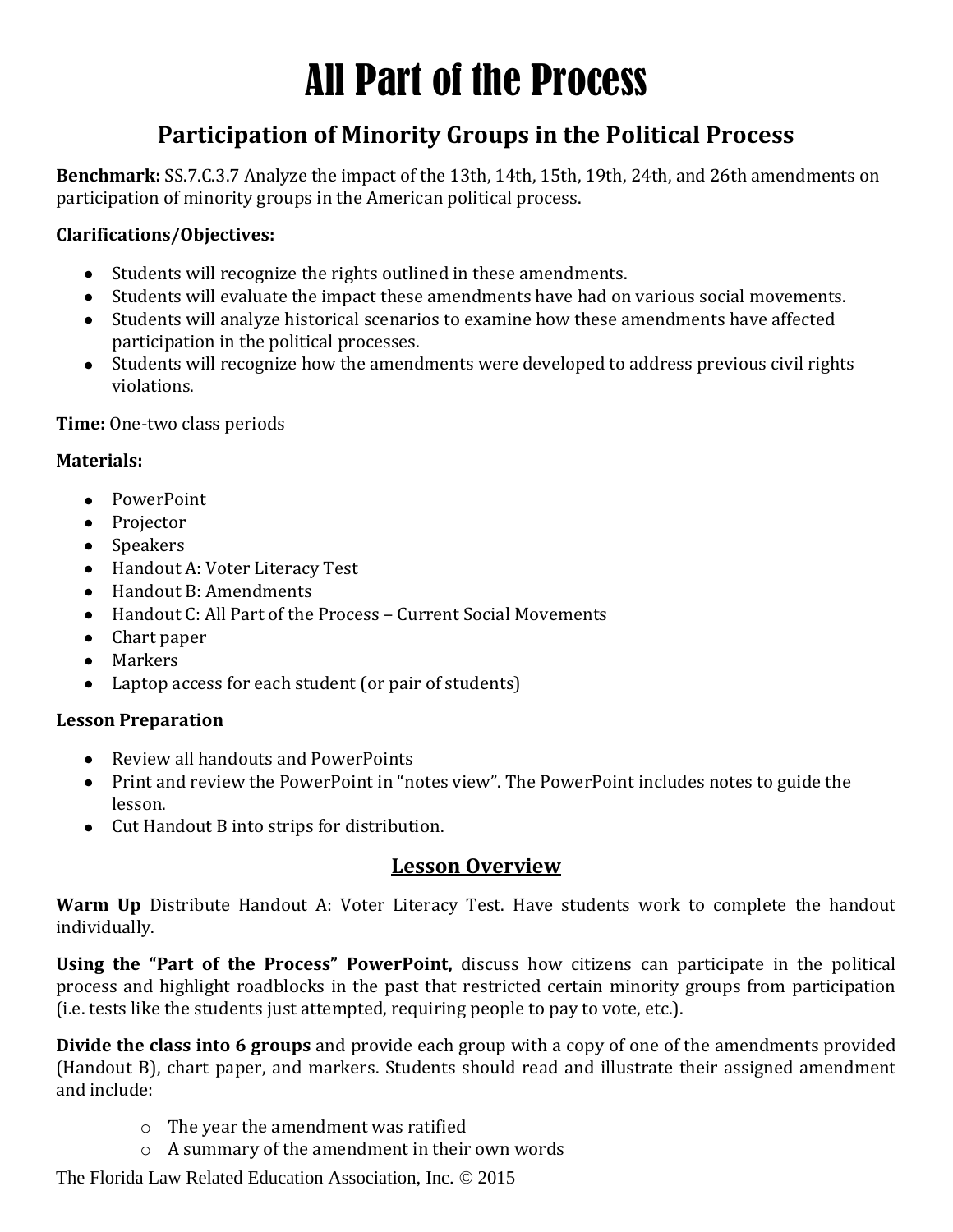Once completed, students should work together to place the amendments on the wall in chronological order. Have one representative from each group present their poster.

**Continue with the PowerPoint presentation** which will outline each amendment as well as federal legislation (acts) that have impacted minority participation in the political process. This will include the Civil Rights Act of 1964, the Voting Rights Act of 1965, and the Civil Rights Act of 1968. The presentation will also highlight movements for social change including the Women's Rights movement, the Civil Rights movement, and efforts to change to voting age to 18.

**Divide students into pairs.** Ask students if they can identify any social movements in the last year and what issues were brought to the attention of the public as a result of the movement. Discuss briefly. How has social media impacted social movements today? Working in pairs, students should research current events to identify social movements (movements for social change) and the ways individuals were directly engaged in the movement. How did the participants exercise their rights in these movements (voting, petitioning the government, peaceful assemblies, etc.)? Some examples of current social movements would include the Occupy movement, #BlackLivesMatter, equal pay for women in the workplace, environmental causes, fair wages, and more. Students should complete Handout C and highlight the social movement they researched by providing the name of the movement, an explanation of the mission/purpose, and the types of political participation the group engages in. Students do not need to identify with the movement, but explore the purpose behind various social movements and how they exercise their rights.

**Check for Understanding** The final slide will include a question from the End of Course Exam Item Specifications book. Have the students independently write down their answer and ask student to explain how they made their decision.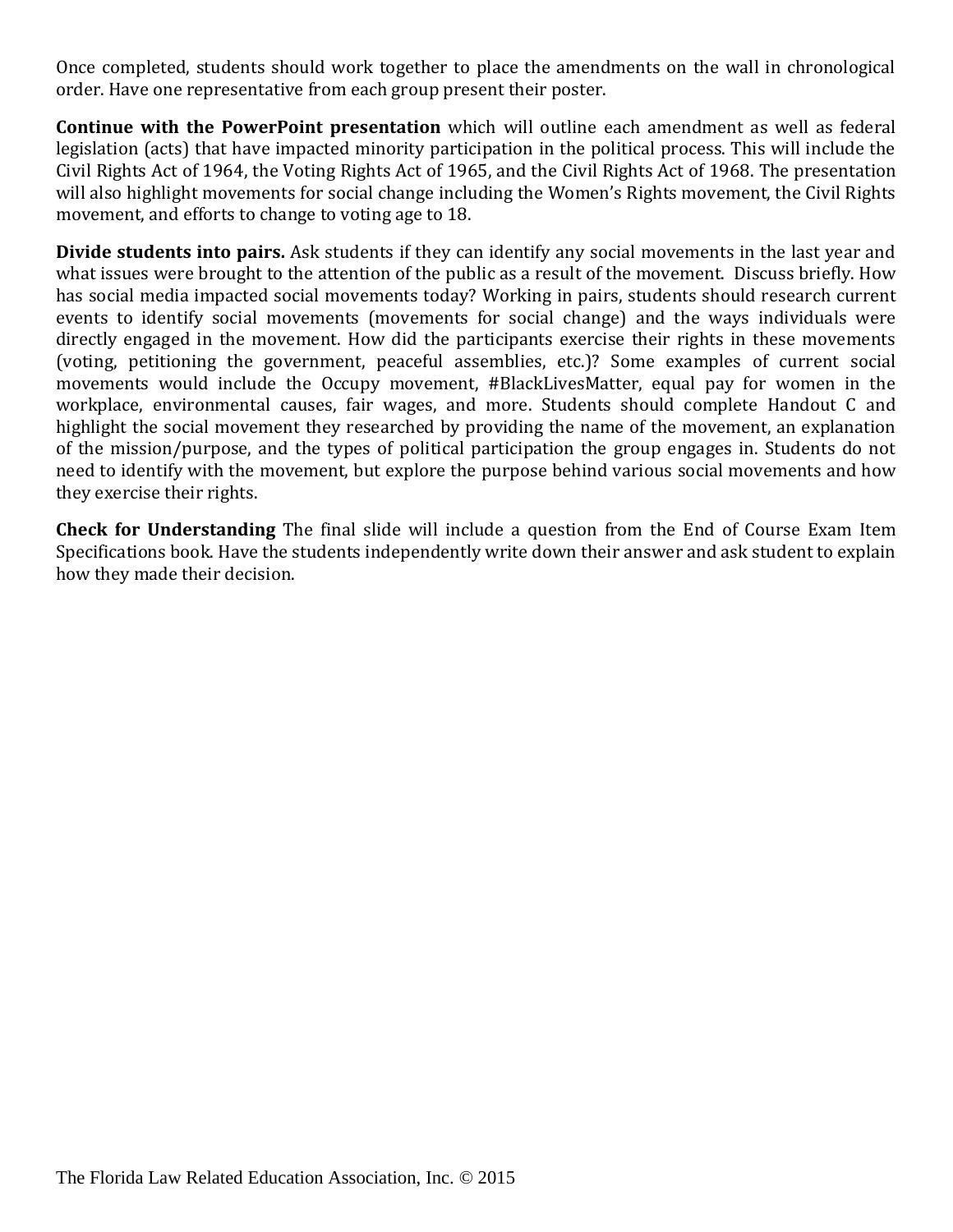#### Handout A

# Voter Literacy Test

**From the 1965 Alabama Literacy Test**

- 1. Which of the following is a right guaranteed by the Bill of Rights? \_\_\_\_\_\_ Public Education \_\_\_\_\_ Employment
	- \_\_\_\_ Trial by Jury
	- Voting

2. If a person is indicted for a crime, name two rights which he has.

3. If a vacancy occurs in the U.S. Senate, the state must hold an election, but meanwhile the place may be filled by a temporary appointment made by \_\_\_\_\_\_\_\_\_\_\_\_\_\_\_\_\_\_\_\_\_\_\_\_\_\_\_\_\_\_\_.

 $\overline{\phantom{a}}$  , and the contract of  $\overline{\phantom{a}}$ 

4. A U.S. senator is elected for a term of which the years.

- 5. Appropriation of money for the armed services can be only for a period limited to years.
- 6. The Constitution protects an individual against punishments which are \_\_\_\_\_\_\_\_\_\_\_\_\_\_\_\_\_ and \_\_\_\_\_\_\_\_\_\_\_\_\_\_\_\_\_\_\_\_\_\_**.**
- 7. If no candidate for President receives a majority of the electoral vote, who decides who will become President?
- 8. Congress passes laws regulating cases which are included in those over which the U.S. Supreme Court has \_\_\_\_\_\_\_\_\_\_\_\_\_\_\_\_\_\_\_\_\_\_\_\_\_\_\_ jurisdiction.
- 9. Name two things which the states are forbidden to do by the U.S. Constitution.
- 10. How many votes must a person receive in order to become President if the election is decided by the U.S. House of Representatives? \_\_\_\_\_\_\_\_\_\_\_\_\_\_\_\_\_\_

The Florida Law Related Education Association, Inc. © 2015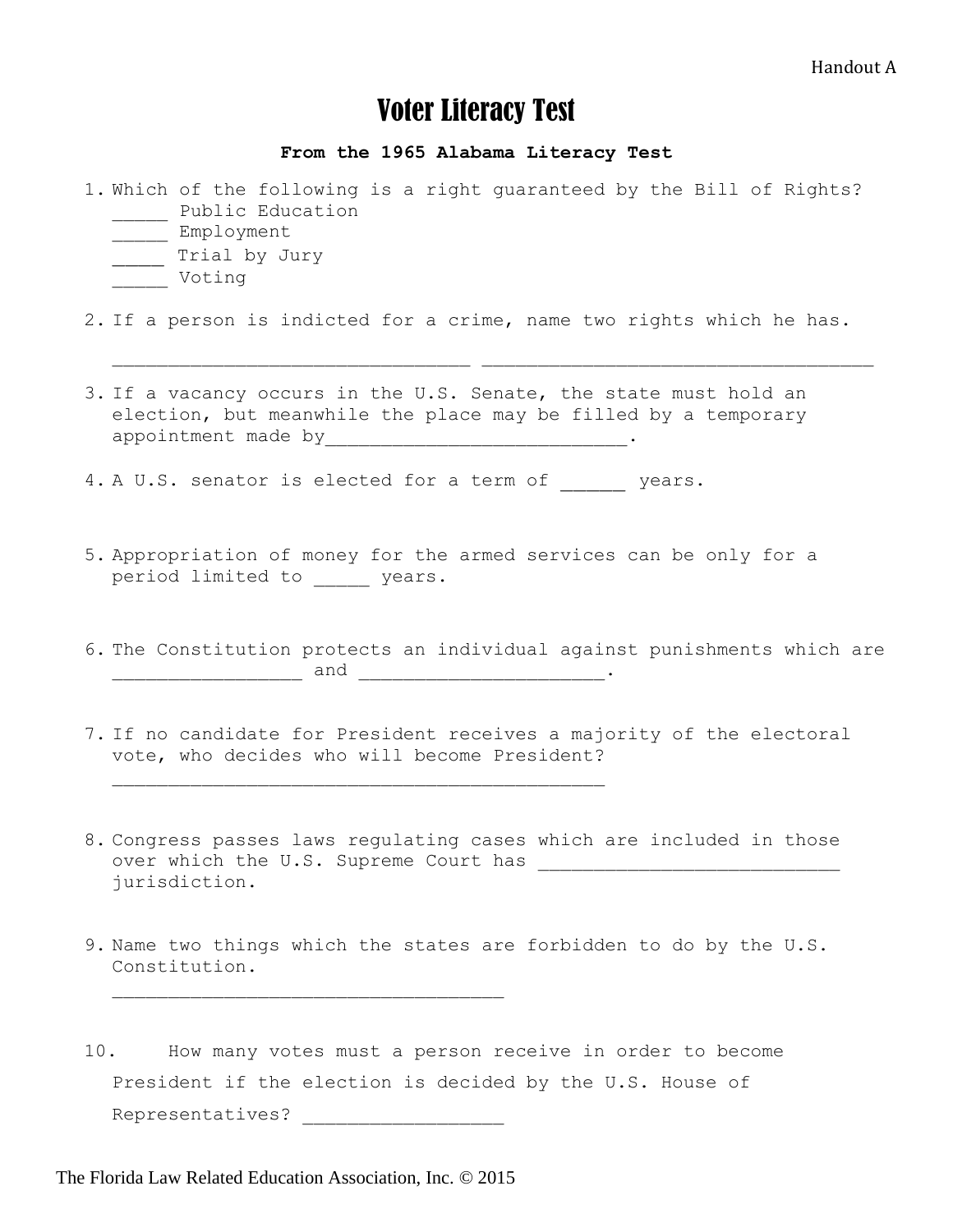#### **From the 1964 Louisiana Literacy Test**

Spell backwards, forwards.

Print the word "vote" upside down but in correct order.

Print a word that looks the same whether it is printed forwards or backwards.

 $\epsilon$  and  $\epsilon$ 

Write right from the left to the right as you see it spelled here.

Write every other word in the first line and print every third Write every other word in the first line and princ every three<br>word in the same line, but capitalize the fifth word that you write.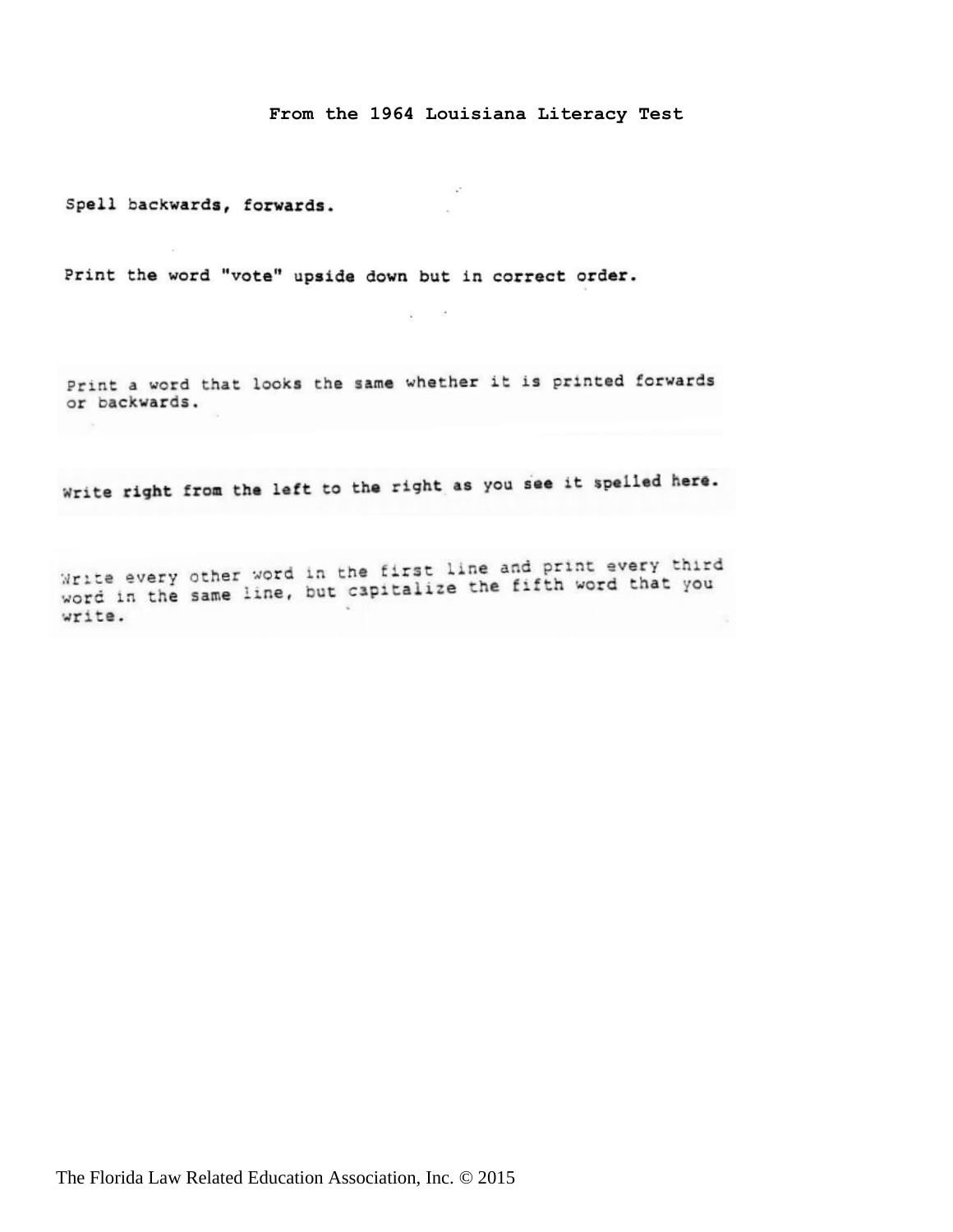#### **From the 1965 Alabama Literacy Test**

#### **Potential voters were required to take Alabama's 68 question literacy test in order to be eligible to vote. If testtakers missed more than seven questions, they would be ineligible to vote.**

1. Which of the following is a right guaranteed by the Bill of Rights?

Public Education Employment **X Trial by Jury** \_\_\_\_\_Voting

2. If a person is indicted for a crime, name two rights which he has.

**Habeus corpus (immediate presentation of charges); lawyer, speedy trial, protection from selfincrimination, jury trial, protection from double jeopardy, etc.; Amendments V & VI**

**3.** If a vacancy occurs in the U.S. Senate, the state must hold an election, but meanwhile the place may be filled by a temporary appointment made by **the governor.** 

#### **U.S. Constitution, Article I, Section 3**

4. A U.S. senator is elected for a term of **6 (six)** years.

#### **U.S. Constitution , Article I, Section 3**

5. Appropriation of money for the armed services can be only for a period limited to **2 (two)** years.

**U.S. Constitution, Article I, Section 8 – "To raise and support Armies, but no Appropriation of Money to that Use shall be for a longer Term than two Years"** 

- 6. The Constitution protects an individual against punishments which are **cruel** and **unusual**. **Amendment 8 of the U.S. Constitution**
- 7. If no candidate for President receives a majority of the electoral vote, who decides who will become President? **House of Representatives (Article II, Section 1 of the U.S. Constitution; "…if there be more than one who have such Majority, and have equal Number of Votes, then the House of Representatives shall immediately chuse \* by Ballot one of them for President."**
- 8. Congress passes laws regulating cases which are included in those over which the U.S. Supreme Court has **coappellate** jurisdiction.
- 9. Name two things which the states are forbidden to do by the U.S. Constitution. **Coin money; make treaties with foreign nations; keep troops in time of peace, engage in war (Article I, Section 10)**
- 10. How many votes must a person receive in order to become President if the election is decided by the U.S. House

of Representatives? **26 (twenty-six); majority of the states** 

#### **Article II, Section 1 of the U.S. Constitution – ""But in chusing\* the President, the Votes shall be taken by States, the Representation from each state having one Vote"**

\*Text taken directly from the U.S. Constitution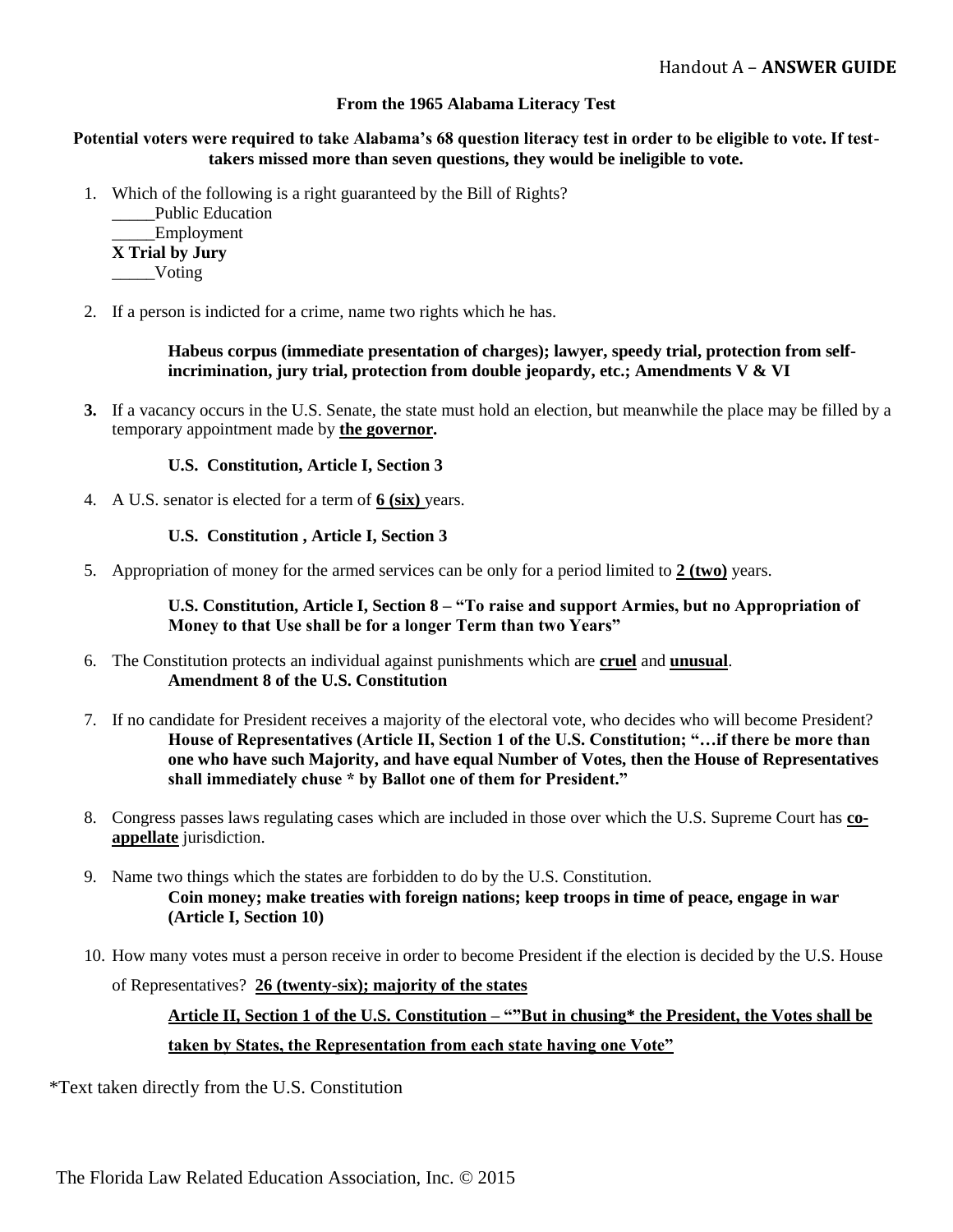# **\*Answers were left to the discretion of the test administrator.**

Spell backwards, forwards.

Print the word "vote" upside down but in correct order.

Print a word that looks the same whether it is printed forwards or backwards.

 $\sim$   $-$ 

Write right from the left to the right as you see it spelled here.

Write every other word in the first line and print every third Write every other word in the first line and princ every three<br>word in the same line, but capitalize the fifth word that you write.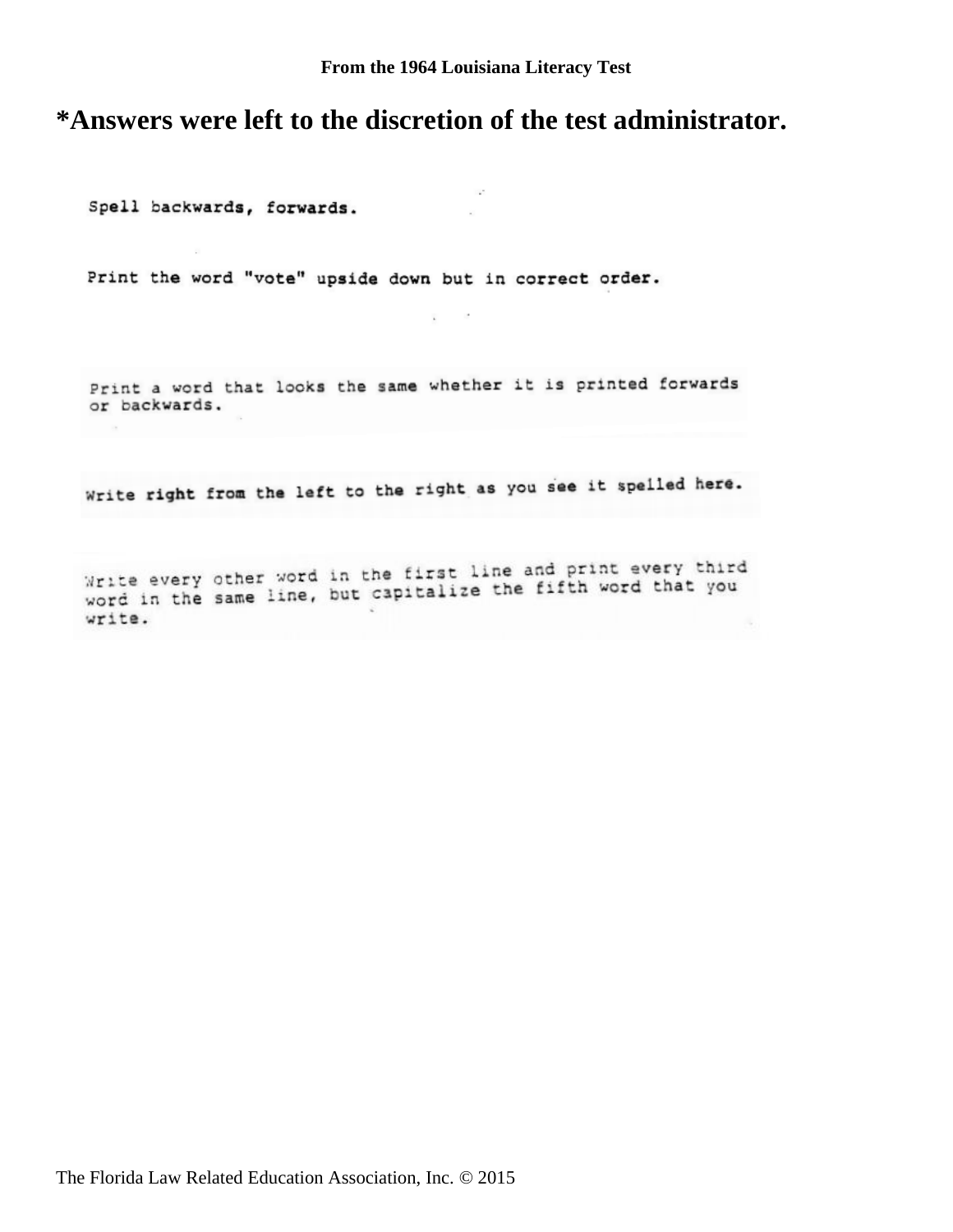#### Handout B

#### **The 13th Amendment - United States Constitution**

*Neither slavery nor involuntary servitude, except as a punishment for crime whereof the party shall have been duly convicted, shall exist within the United States, or any place subject to their jurisdiction.*

The 13th Amendment was ratified by the states on December 6, 1865.

#### **The 14th Amendment – United States Constitution**

*All persons born or naturalized in the United States, and subject to the jurisdiction thereof, are citizens of the United States and of the state wherein they reside. No state shall make or enforce any law which shall abridge the privileges or immunities of citizens of the United States; nor shall any state deprive any person of life, liberty, or property, without due process of law; nor deny to any person within its jurisdiction the equal protection of the laws.*

Ratified on July 9, 1868, the Fourteenth Amendment granted citizenship to "all persons born or naturalized in the United States," which included former slaves recently freed.

#### **The 15th Amendment – United States Constitution**

*The right of citizens of the United States to vote shall not be denied or abridged by the United States or by any state on account of race, color, or previous condition of servitude.*

The 15th Amendment was ratified on February 3, 1870.

#### **The 19th Amendment – United States Constitution**

*The right of citizens of the United States to vote shall not be denied or abridged by the United States or by any State on account of sex.*

The 19th Amendment was ratified on August 18, 1920.

#### **The 24th Amendment – United States Constitution**

*The right of citizens of the United States to vote…shall not be denied or abridged by the United States or any State by reason of failure to pay poll tax or other tax.*

The 24th Amendment was ratified on January 23, 1964.

的,他们的人们都是一个人们的人们,他们的人们都是不是一个人们的人们,而且他们的人们的人们,而且他们的人们的人们,而且他们的人们的人们的人们,而且他们的人们的人们

#### **The 26th Amendment – United States Constitution**

*The right of citizens of the United States, who are eighteen years of age or older, to vote shall not be denied or abridged by the United States or by any State on account of age.*

The 26th Amendment was added to the Constitution on July 1, 1971.

The Florida Law Related Education Association, Inc. © 2015